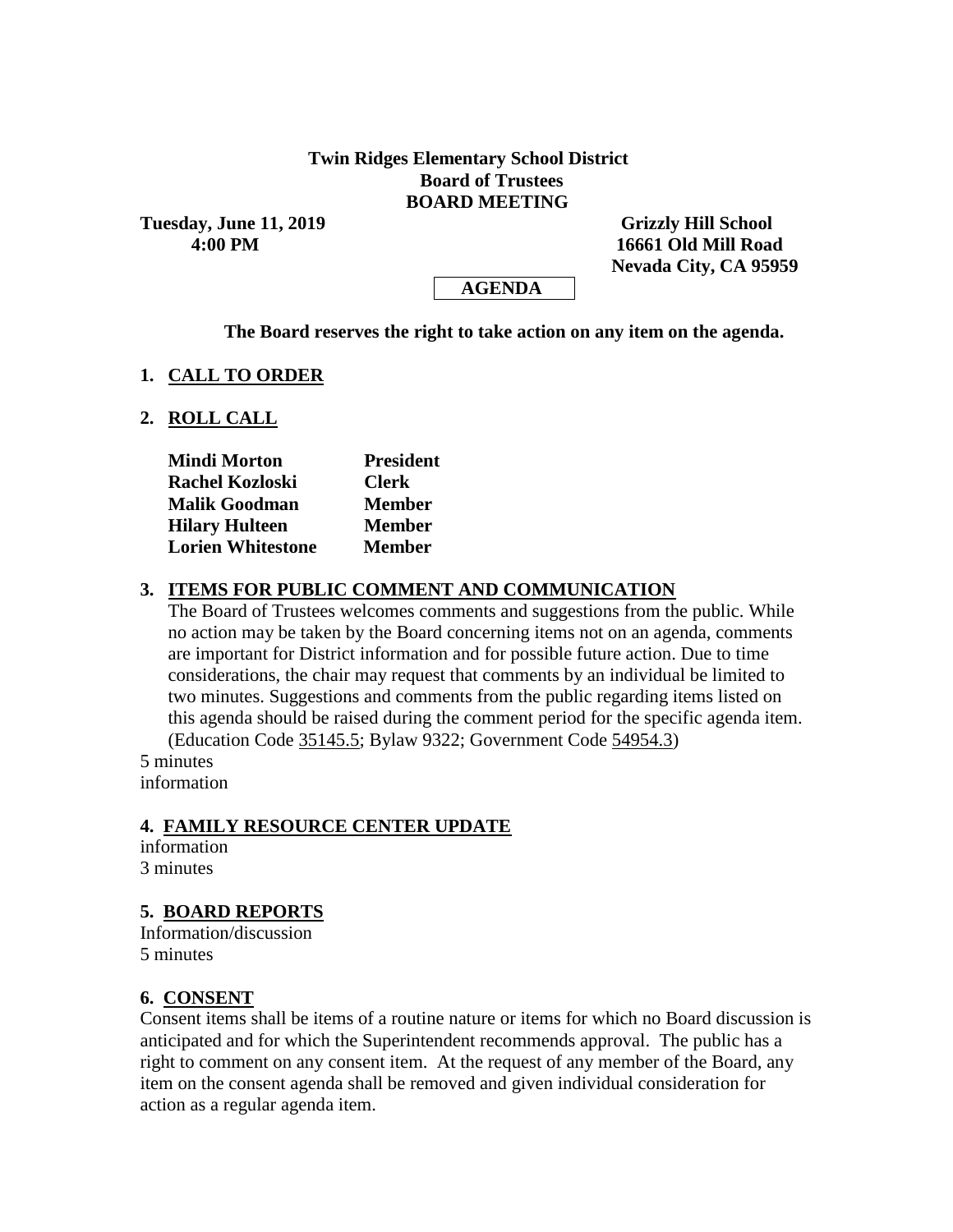### **6.1 THE BOARD WILL APPROVE THE JUNE 11, 2019 AGENDA**

#### **6.2 THE BOARD WILL APPROVE THE MAY 14, 2019 MINUTES**

#### **6.3 APPROVE WARRANTS**

### **6.4 RESCIND RIFS: 1 FTE TEACHING POSITION**

### **6.5 RESCIND RIFS: 1 FTE CLASSIFIED POSITION**

#### **6.6 APPROVE 2019-20 SALARY SCHEDULES**

#### **7. TEACHERS REPORT**

5 minutes **Discussion** 

#### a. Washington School Enrollment

| $- - -$<br>Grade | $-$<br>л |  |  |  |  | m<br>vıaı |
|------------------|----------|--|--|--|--|-----------|
| <b>Students</b>  |          |  |  |  |  |           |

#### b. Grizzly Hill School Enrollment

| Grade           | TK/K/1                       |     |    |         |   | о   | <b>Total</b> |
|-----------------|------------------------------|-----|----|---------|---|-----|--------------|
| <b>Students</b> | $\sigma'$<br>. .<br><b>.</b> | . . | -- | $\cdot$ | - | 1 U | ∩⊓           |

# **8. APPROVAL OF SABRINA SZYMANSKI AS TEACHER AT GRIZZLY HILL SCHOOL**

3 minutes action

# **9. APPROVAL OF RACHEL WEGMAN AS TEACHER AT GRIZZLY HILL SCHOOL**

3 minutes Action

# **10. APPROVAL OF KATHERINE HATTEN AS AIDE AT GRIZZLY HILL SCHOOL**

3 minutes action

# **11. APPROVAL OF NANCY ZEISLER AS COUNSELOR AT TRESD**

3 minutes action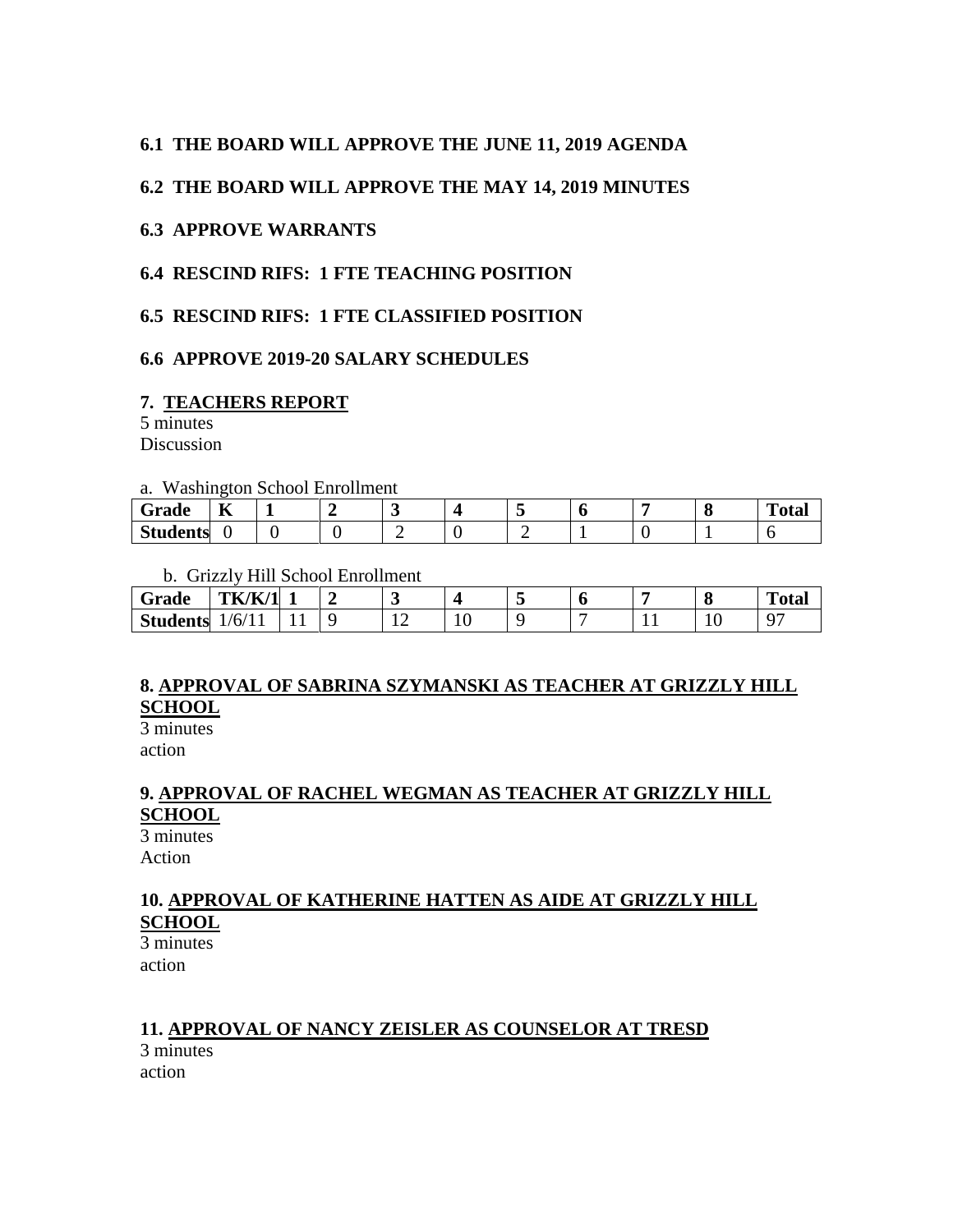# **12. APPROVE CLASSROOM ASSIGNMENTS FOR 2019-2020**

Mr. Martinez as teacher for all grades K-8 at Washington School

- Mrs. Kolofer as grades TK/K teacher at Grizzly Hill School
- Ms. Szymanski as grade 1 teacher at Grizzly Hill School
- Ms. Eisenhut as grades 2/3 teacher at Grizzly Hill School
- Ms. Wegman as grades 4/5 teacher at Grizzly Hill School
- Mrs. Caughey as grades 6/7/8 at Grizzly Hill School
- Mrs. B. Pearcy as grades  $6/7/8$  at Grizzly Hill School
- Ms. Hedenland as TRESD Resource teacher
- Ms. Zeisler as TRESD counselor

# **13. APPROVE RESOLUTION #19-11 AMENDING THE JOINT POWERS AGREEMENT FORMING THE SCHOOLS RISK AND INSURANCE GROUP**

(blue backup)

# **14. APPROVE RESOLUTION 19-12: TRANSFER BETWEEN EXPENDITURES ON THE 2018-19 SCHOOL BUDGET**

2 minutes (blue backup) Action

#### **15. ESTIMATED 2019-20 EDUCATION PROTECTION ACCOUNT EXPENDITURES**  2 minutes (pink backup)

Information

# **16. APPROVE FINAL 2017-20 LCAP FOR 19-20**

Superintendent recommends approval A copy of the LCAP is available for viewing in the TRESD office. 5 minutes (white backup) Action

### **17**. **APPROVE RESOLUTION 19-13: APPROVAL AND CERTIFICATION OF THE 2019/2020 ADOPTED BUDGET**

Copy of this Budget is available for viewing in the TRESD office. Superintendent recommends approval 5 minutes (grey backup) Action

# **18. OPEN PUBLIC HEARING ON INCREASING SCHOOL FACILITIES FEES AS AUTHORIZED BY GOVERNMENT CODE SECTION 65995 (b) 3**

# **19. CLOSE PUBLIC HEARING ON INCREASING SCHOOL FACILITIES FEES AS AUTHORIZED BY GOVERNMENT CODE SECTION 65995 (b) 3**